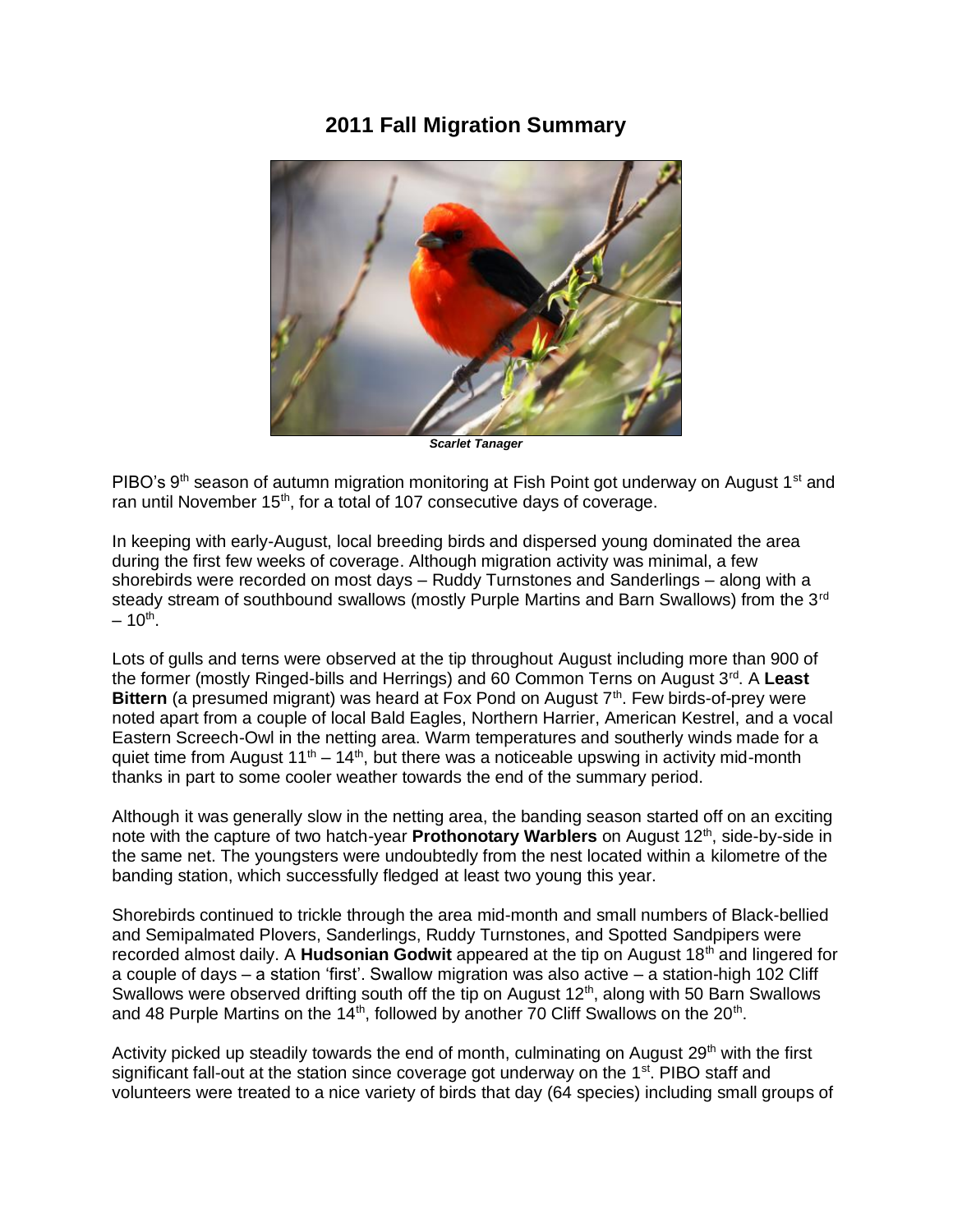five shorebird spp., six flycatcher spp., four thrush spp., and good numbers of fifteen warbler species. Another busy morning on August 23<sup>rd</sup> included the capture of nine warbler species and a **Yellow-throated Vireo** – the first banded at the station since operations began in 2003. Neargale conditions on the 24<sup>th</sup> made for a quiet morning and there was little of note on the day with the exception of a windswept **Red Knot** at the tip.

Warm temperatures in early September made for a quiet time until the wind shifted to the north on September  $5<sup>th</sup>$ , which produced a nice variety of species on the day including fifteen warbler spp. Another active day followed with 55 species recorded during the standard count period on the 6<sup>th</sup>, including eighteen warbler spp., along with 119 birds banded of twenty-three species.

Showers and southerly winds set-in for almost a week from the  $7<sup>th</sup>$  to 14<sup>th</sup> and there was little to report with the exception of 600 Common Terns recorded at the tip on September  $12<sup>th</sup>$ . This all changed on September 15<sup>th</sup>, however, when a large influx of thrushes kept staff and volunteers busy throughout the morning – 49 Gray-cheeked and 43 Swainson's Thrushes were banded during six hours of mist-netting. The 49 Gray-cheeks represent a station-high, single day, banding total for this species.

Migration continued in fits-and-starts during the second half of September. Highlights over the period included a banded **Connecticut Warbler** on the 20<sup>th</sup>, the first Peregrine Falcon of the fall  $(21^{st})$ , 1000 Common Terns on the 23<sup>rd</sup>, a banded Northern Parula  $(25^{th})$ , and a season-high 11,500 Double-crested Cormorants recorded on September 26<sup>th</sup>.

It was relatively quiet during the first half of October apart from a few active mornings at the start of the month. Typically the busiest time of the year, migration at the Point from the  $1<sup>st</sup> - 15<sup>th</sup>$  was casual compared to previous years. Despite the general lull, however, a nice variety of birds filtered through the area including an active morning on the  $2<sup>nd</sup>$  when eight warbler species were recorded along with good numbers of kinglets, thrushes, six sparrow species, and the first banded Orange-crowned Warbler of the fall.

Another substantial fall-out on October  $4<sup>th</sup>$  included a wide range of species (57) reported on the day including 4 raptor spp., a banded Eastern Wood-Pewee, 3 Blue-headed Vireos, both species of nuthatches, lots of kinglets (73 Golden-crowns), thrushes (22 banded), and eight warbler species, among others. A captured Fox Sparrow was new for the fall. More steady showers and southerly winds from the  $5<sup>th</sup>$  to the 15<sup>th</sup> produced little of note with the exception of a large group of Blue Jays (721) observed heading southwest off the tip on the  $9<sup>th</sup>$ , and 6 Bald Eagles and a late Magnolia Warbler observed on October 15<sup>th</sup>.

Migration picked up considerably during the second half of the month as typically late-Fall species such as the kinglets, Yellow-rumped Warblers, and White-throated Sparrows, started showing up in increased numbers. A surprising six warbler species were recorded on the  $17<sup>th</sup>$ including a late Magnolia Warbler and American Redstart. There were lots of birds around on October 18<sup>th</sup> as well, with 47 species recorded. Good numbers of Yellow-rumps (87) and Golden-crowned Kinglets (60) were observed along with a nice variety of others in moderate numbers, including a late banded Mourning Warbler. This pace was maintained over the next few days, including 123 Golden-crowned Kinglets (21st) and 100 Yellow-rumps documented on October 22<sup>nd</sup>.

Unseasonably mild temperatures and some steady south winds brought things to a near standstill until the  $27<sup>th</sup>$  when a change in the weather produced 44 species on the day, including lots of sparrows. In all, 130 sparrows of six species were recorded – mostly Juncos (56) and